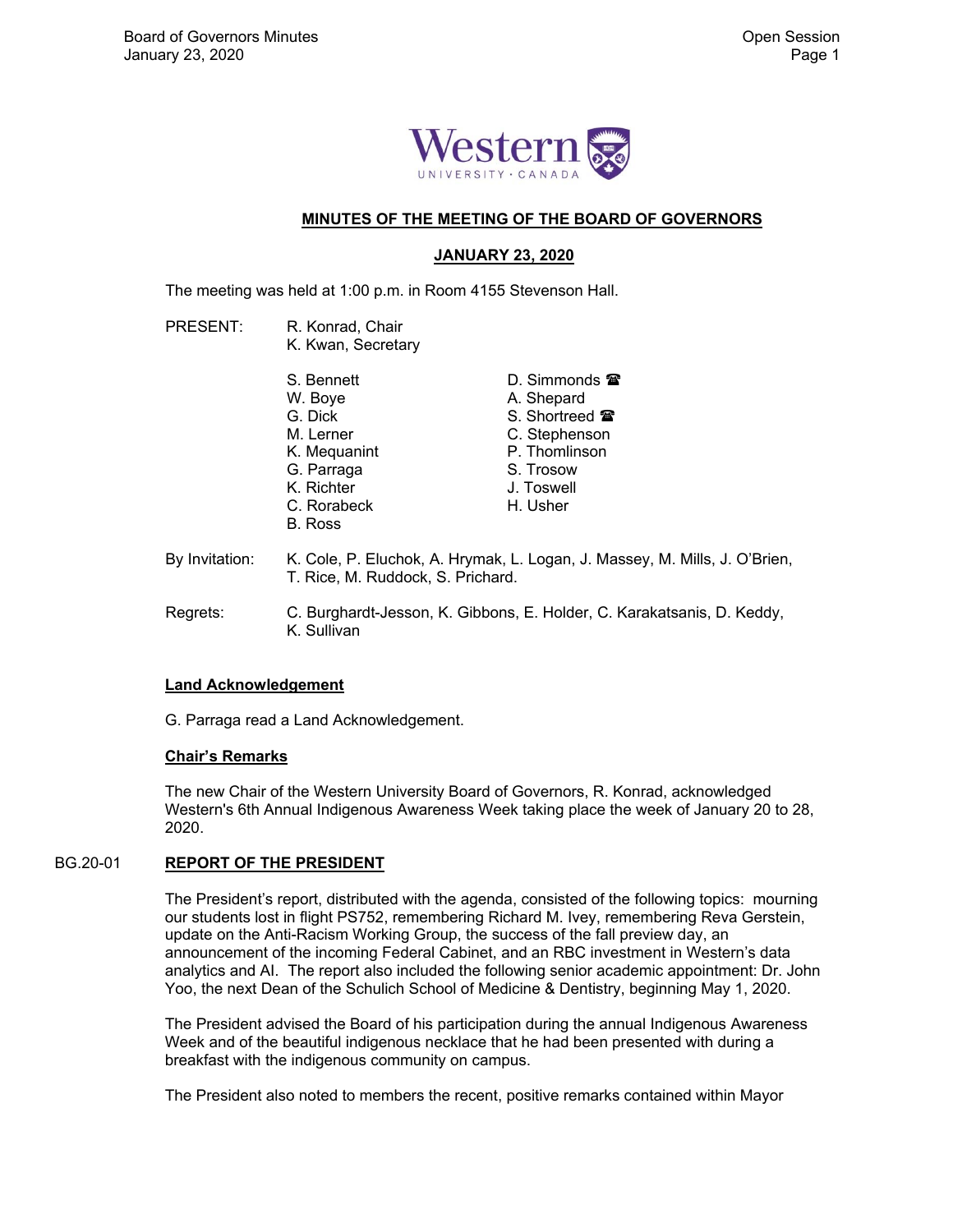Ed Holder's London's State of the City Address relating to the University.

Lastly, the President noted the ongoing loss felt by the campus community in relation to the tragic deaths of the Iranian students and their travelling companions on Ukrainian International Airlines flight PS752. He advised members that the families of the students had been contacted through an interpreter and praised the work of the campus community members involved in the vigil held on campus.

#### BG.20-02 **UNANIMOUS CONSENT AGENDA** [Appendix I]

It was moved by S. Bennett, seconded by G. Dick,

That the 16 items listed in Appendix I, Unanimous Consent Agenda, with the exception of item 5, be approved or received for information.

#### CARRIED

The Chair noted that the item removed from the Consent Agenda would be discussed in the closed session of the Board meeting, due to confidentiality concerns.

## BG.20-03 **Minutes of the Previous Meeting**

The open session minutes of the meeting of November 21, 2019, were approved as circulated.

#### BG.20-04 **Business Arising from the Minutes**

There were no items noted as business arising from the November 21, 2019 minutes.

## **REPORT OF THE PROPERTY & FINANCE COMMITTEE** [Appendix II]

 Prior to considering the Report of the Property & Finance Committee, R. Konrad provided the Board with a high-level overview of the work of the committee.

## BG.20-05 **MAPP 1.XX – Pets and Therapy Animals on Campus Policy**

It was moved by C. Stephenson, seconded by S. Shortreed,

That the Board of Governors approve MAPP 1.XX – Pets and Therapy Animals Policy effective May 1, 2020.

## CARRIED

M. Mills (Director, Health, Safety & Wellness) provided Board members with details relating to the feedback, development and consultation process relating to the MAPP 1.XX – Pets and Therapy Animals Policy. Changes to the policy were required after reports had been filed relating to health and safety concerns with pets on campus. Amongst the concerns brought to the attention of the Joint Occupational Health & Safety Committee were concerns relating to allergies to pets, fears or phobias of animals, and the impact of pets on campus to service animals. He noted that between 10-15% of people in North America have allergies to animals, and 2-5% have a phobia of animals. This information, as well as three incident reports filed to the Joint Occupational Health & Safety Committee, prompted the University to review its current policy for pets on campus and to consult with the campus community for further feedback. The new MAPP policy outlines the University's expectations with respect to the responsibilities of pet and therapy animal owners, and the new process for accommodating and permitting animals on campus. He advised that at a high level, the policy will no longer permit animals within campus buildings, with the exception of animals for research, animals protected under the law, service animals covered under the (MAPP 1.47) Accessibility at Western policy, and those that are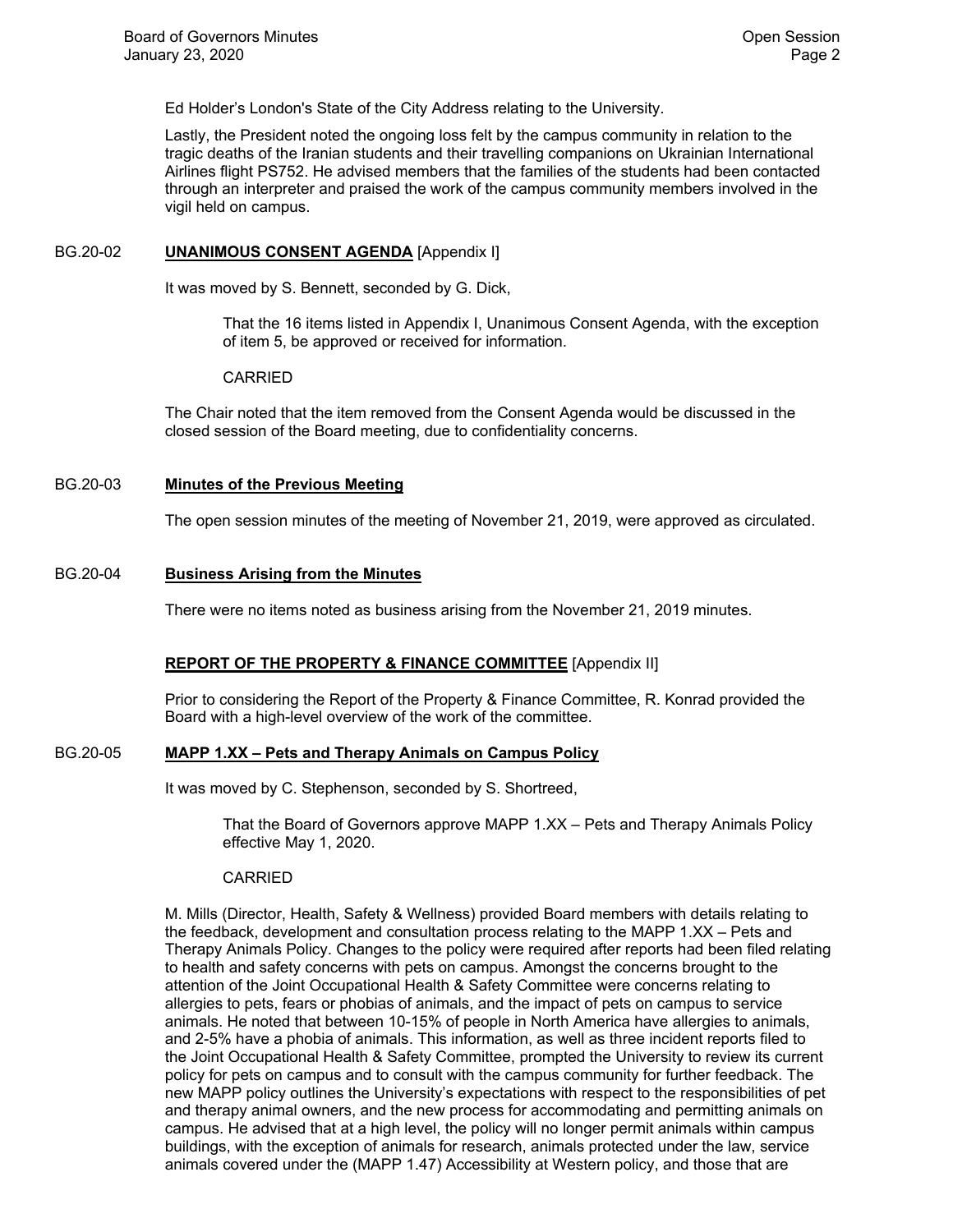subject to pervisions within collective agreements.

A member requested clarification on the definition of a therapy pet pursuant to section C, subsection 100(ii). He suggested that the change in wording would afford greater equity between faculty and staff in relation to having a pet in an office. M. Mills (Director, Health, Safety & Wellness) advised the Board that he was hesitant to change the policy, as it had already been endorsed by the Joint Occupational Health & Safety Committee and that the removal of the term "third party service provider" could create ambiguity.

P. Eluchok (University Legal Counsel) expressed concerns that the change to the term would permit the definition to include pets rather than being restricted to service animals in campus buildings. He cautioned against the change in order to limit the possibility of discretionary interpretations. The use of the expression "third party service provider" in the policy was added with the intention that an animal permitted under this clause would have some training and be insured in the event that the animal caused any injury or harm to another person while on campus.

A member asked about the distinction between students, staff and faculty with respect to accommodations for pets on campus. P. Eluchok clarified that faculty members are subject to the UWOFA Collective Agreement and are permitted to have a pet in their office per the terms of the Collective Agreement.

The Chair noted that the Board could vote on the policy, with the understanding that the MAPP 1.XX – Pets and Therapy Animals Policy would return to the Board in a year. This proposal was accepted and the vote was passed based on this understanding.

## BG.20-06 **Information Items Reported by the Property & Finance Committee**

 Appendix II, Report of the Property & Finance Committee, contained the following items that were received for information by unanimous consent:

- Scholarships and Awards
- Experiential Learning Innovation Scholars
- Leenders Purchasing Management Association of Canada Chair: Name Change
- Establishment of the Dancap Private Equity Chair in Human Organization and Discontinuation of the Dancap Private Equity Professorship in Marketing (Consumer Behavior) (received in the closed session of the Board meeting)
- Report of the Investment Committee
- Key Financial Indicators as at April 30, 2019
- Ancillary Financial Report
- 2019-20 Operating Budget Update as at October 31, 2019
- Annual Report on Trademark Licensees doing business with the Western Book Store

## **REPORT OF THE SENIOR POLICY & OPERATIONS COMMITTEE** [Appendix III]

 Prior to considering the Report of the Senior Policy & Operations Committee, R. Konrad provided the Board with an overview of the recent work of the Committee.

#### BG.20-07 **Information Items reported by the Senior Policy and Operations Committee**

 Appendix III, Report of the Senior Policy and Operations Committee, contained the following item that was received for information by unanimous consent:

Committee Appointments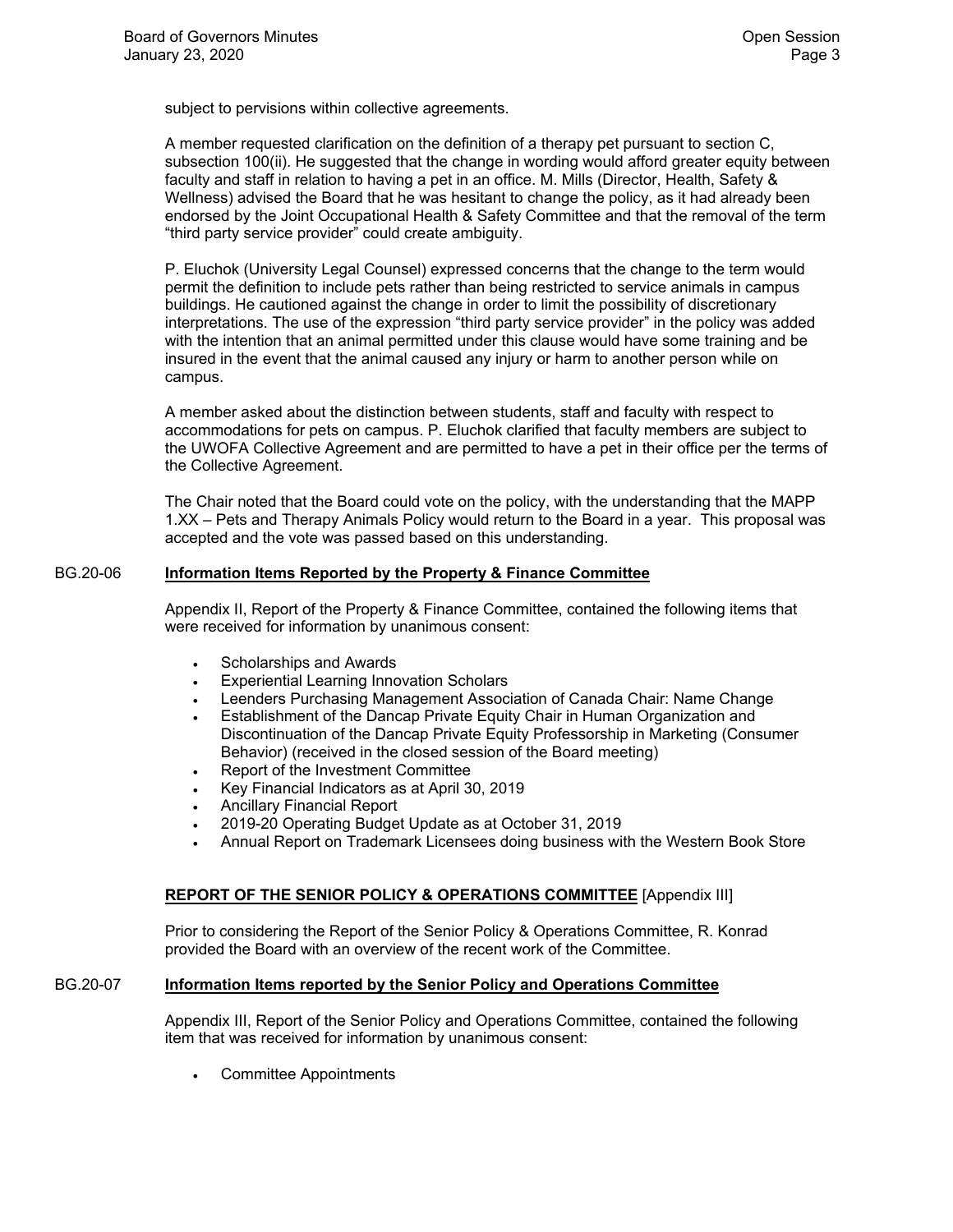## **REPORT OF THE GOVERNANCE AND BY-LAWS COMMITTEE** [Appendix IV]

 Prior to considering the Report of the Governance and By-Laws Committee, R. Konrad provided the Board with an overview of the work of the Committee, including details of the Presidential Review Protocol and review timeline for the University's MAPP policies.

#### BG.20-08 **Information Items reported by the Governance and By-Laws Committee**

 Appendix IV, Report of the Governance and By-Laws Committee, contained the following item that was received for information by unanimous consent:

2020 Board Work Plan

## **REPORT OF THE AUDIT COMMITTEE** [Appendix V]

 Prior to considering the Report of the Audit Committee, S. Bennett provided a high-level overview of the recent work of the Committee.

### BG.20-09 **Amendments to MAPP Policy 2.5 Retention of Consultants: Audit, Accounting, and Tax Update**

It was moved by S. Bennett, seconded by G. Dick,

That the Board of Governors approve the revised MAPP Policy 2.5 Retention of Consultants: Adult, Accounting, and Tax Update, as shown in Appendix V, Annex 1.

#### CARRIED

A member requested clarification on Section 4.3, requesting that the policy be amended to include the terms "special meeting" or "e-meeting." The Secretay advised members that By-law 1 already contains provisions for hosting electronic meetings.

A member asked whether the University's auditors were undertaking both auditing and consulting work for the University, noting that best practice usually prescribed separation of these two types of engagements. L. Logan, Vice-President (Operations & Finance) advised the members that when the university is seeking a consultant, the practice is to secure multiple tenders for the work. If the best candidate for the work is affiliated to the University's current external auditors, there is usually a sufficient degree of separation between the auditing arm and consulting arm of the external party to permit the work to be completed.

## BG.20-10 **Information Items reported by the Audit Committee**

 Appendix V, Report of the Governance and By-Laws Committee, contained the following item that was received for information by unanimous consent:

Western Office of the Ombudsperson Annual Report 2018-2019

## **REPORT OF THE FUND RAISING AND DONOR RELATIONS COMMITTEE** [Appendix VI]

 Prior to considering the report of the Fund Raising and Donor Relations Committee, C. Stephenson provided a brief update on the work of the Committee and noted that they were on track to achieve their annual fund-raising goals.